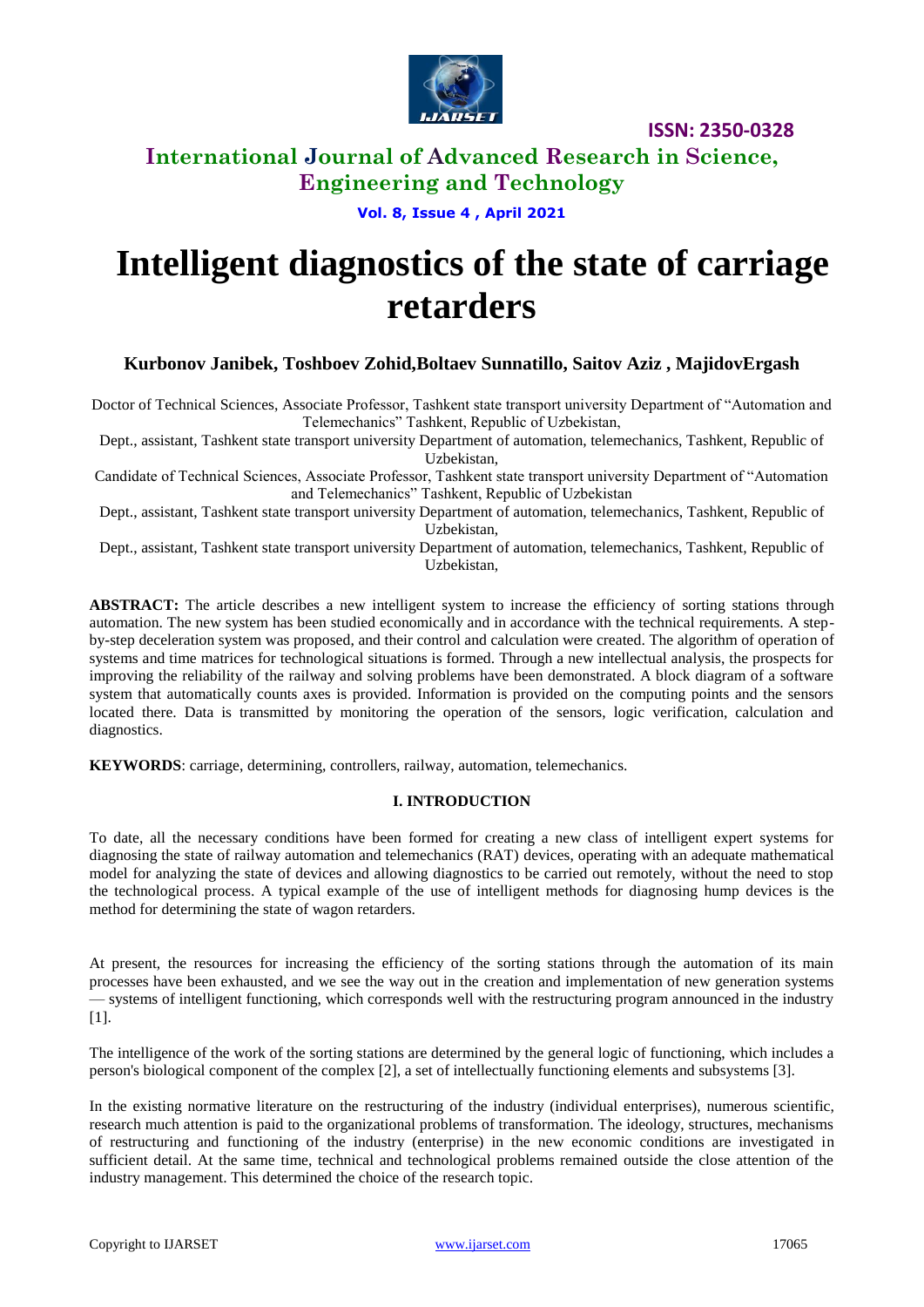

# **International Journal of Advanced Research in Science, Engineering and Technology**

#### **Vol. 8, Issue 4 , April 2021**

#### **II. METHODS**

During the operation of retarders, the most difficult task is to predict a failure, characterized by a gradual decrease in the retarder's ability to extinguish the energy of moving cuts in a given corridor of design speeds. There are known methods that make it possible to assess the deviation of the braking power of a car retarder from the declared passport data [4]. The method for estimating the power of the retarder proposed in this work consists in a sequence of measurements of the speed drop when passing through a cut retarder with specified properties,  $H_d$  - decelerated at the fourth stage, which assumes the presence of a series of similar events of deceleration and their subsequent analysis [5].

The energy characteristic was estimated according to the following formula:

$$
H_{d}\!\!=\!\!v_{\rm in}^{2}/(2g')-v_{\rm out}^{2}/(2g')\!\!+\!\!\triangle H_{v}\text{-}\triangle H_{0}\text{-}\triangle H_{c}
$$

(1)

where:  $v_{\text{in}}$ ,  $v_{\text{out}}$  are the speed of the wagon entering and exiting the retarder, respectively (m / s);

 $g = 9.6$  m / s<sup>2</sup> free fall acceleration taking into account the inertia of the rotating masses of the carriage;

 $\Delta H_v$ - correction for the difference in marks of the positions of the center of gravity of the wagon in moments of its entry into and exit from the retarder, m;  $\Delta H_0$ ,  $\Delta H_c$ - correction for the energy height lost by the wagon, respectively, due to the specific resistance to movement [6].

For the application of this method in modern conditions, a system is being developed that allows analyzing the dissolution process in order to identify the most similar situations when cuts pass through the braking positions and then analyze the data obtained within the framework of the method proposed in the work.

The main parameters characterizing the passage of the cut through the braking position are the mass, the initial and final travel speeds. Finding the cut on the TP at each moment of time is characterized by the current stage of retarder braking and the number of cut axes involved in the braking process. The parameters "number of axles" and "stage of retarder braking" form a specific structural-temporal image that uniquely describes the dynamic characteristics of the braking process of a given cut, which is conventionally called a braking scenario [7]. Thus, we can say that the problem is reduced to identifying the resulting braking scenarios. The system functioning algorithm is as follows:

1) Formation of time matrices for all technological situations in a given analysis interval.

2) Search for the longest chains of similar situations (the spread of the mass and cut speed should not exceed a certain threshold, the main condition should also be met the similarity of braking scenarios).

3) Calculation of the value of the energy characteristic of the moderator according to the data of the obtained chains of events using formula (1).

In fig. 1 shows an example of the result of the system's operation, characterizing the unsatisfactory operation of the first retarder in the first braking road BR (negative values of the energy height parameter) and the subsequent improvement of its performance (growth of values in the positive part of the scale) associated with maintenance [8].



Fig. 1. The results of the system of intelligent analysis of the functioning of wagon retarder.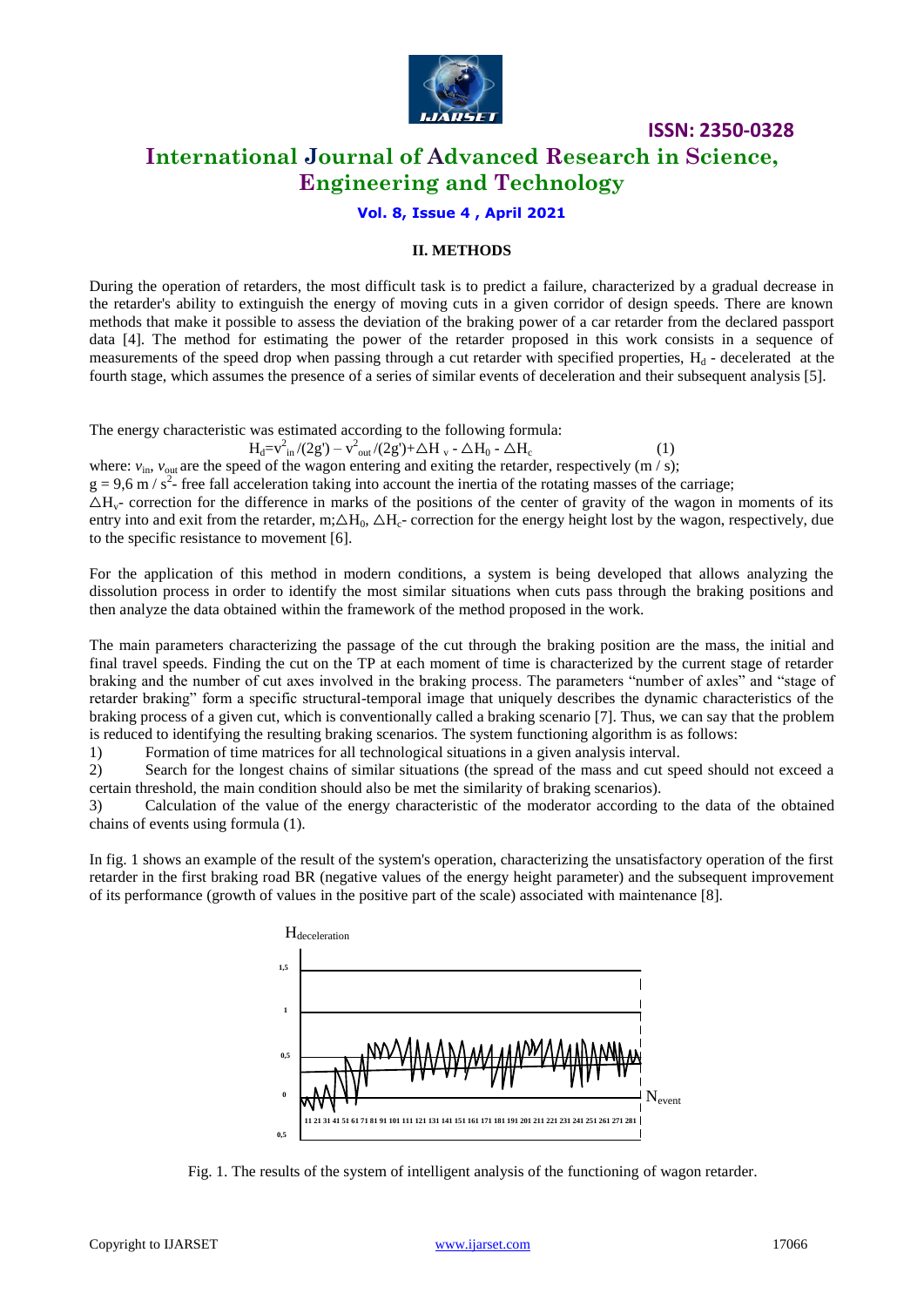

# **International Journal of Advanced Research in Science, Engineering and Technology**

### **Vol. 8, Issue 4 , April 2021**

A significant effect is predicted from the introduction of intelligent diagnostic systems. Research shows that traditional maintenance methods preventive and corrective - are very costly and time-consuming. At the same time, the "on condition" service method is the most cost effective in view of carrying out works as needed, based on the predicted values. At the same time, the intervals for the maintenance and repair of devices are determined dynamically by a system built using intelligent technologies.

The main goal of the transition to the "on state" service method is to eliminate emergencies and long downtime required for routine maintenance from the process. The main task of the intelligent system for diagnosing the state of devices is to get answers to the following questions:

-assessment of the functional state of the device;

-if the parameters corresponding to the normal state of the device go beyond their limits, then for what reason; -how long will it take before the critical failure.

#### **III. RESULTS**

Knowing the answers to these questions can help you plan more efficiently your maintenance and repair work. Where in the cost of work, according to preliminary estimates, will decrease by at least 20% [9]. Thus, the introduction of control and diagnostic complexes of station devices and the creation of decision support systems on their basis opens up broad prospects for the creation of intelligent expert systems of a new generation to solve the problems of increasing the reliability of the functioning of railway equipment and increasing the efficiency of the industry as a whole [10].

The main system is a complex of logical protection of arrow (LPA), which is designed to exclude the transfer of switches under the rolling stock, as well as to transmit information to the control computer systems of hump automation systems about the fact that the axes of the moving units have passed through the axle count sensors [11]. The complex of logical protection of the arrow consists of floor and guard equipment. The block diagram of the L PA complex is shown in Fig. 2.

The floor equipment includes three counting points based on reversible rail sensors for fixing the axle passage, installed on the protective section of the hill switches: the first counting point is installed in front of the switch points at a distance of not more than 500 mm from the points, the second counting point is at a distance of 3500 mm from the first, the third counting point is at a distance that ensures the length of the arrow protection section - 6500 mm from the arrowheads).

Counting points can consist of one or two rail sensors. If two sensors are used at the counting point, they are installed in the alignment on adjacent rail lines. The number of installed sensors is determined by the requirement that the probability of missing an axis by one counting point is not more than  $10^{-6}$  in real operating conditions. If the rail sensor provides the probability of missing an axis not more than  $10^{-6}$ , then the counting point must consist of one sensor, otherwise the counting point must be of two sensors.

The station equipment includes a unit for processing signals from axle counting sensors and logical determination of the presence of moving units in the controlled area, made in the form of a safe controller capable of generating a signal that the switch section is busy or free and transmitting this signal to the control circuit of the hump switches.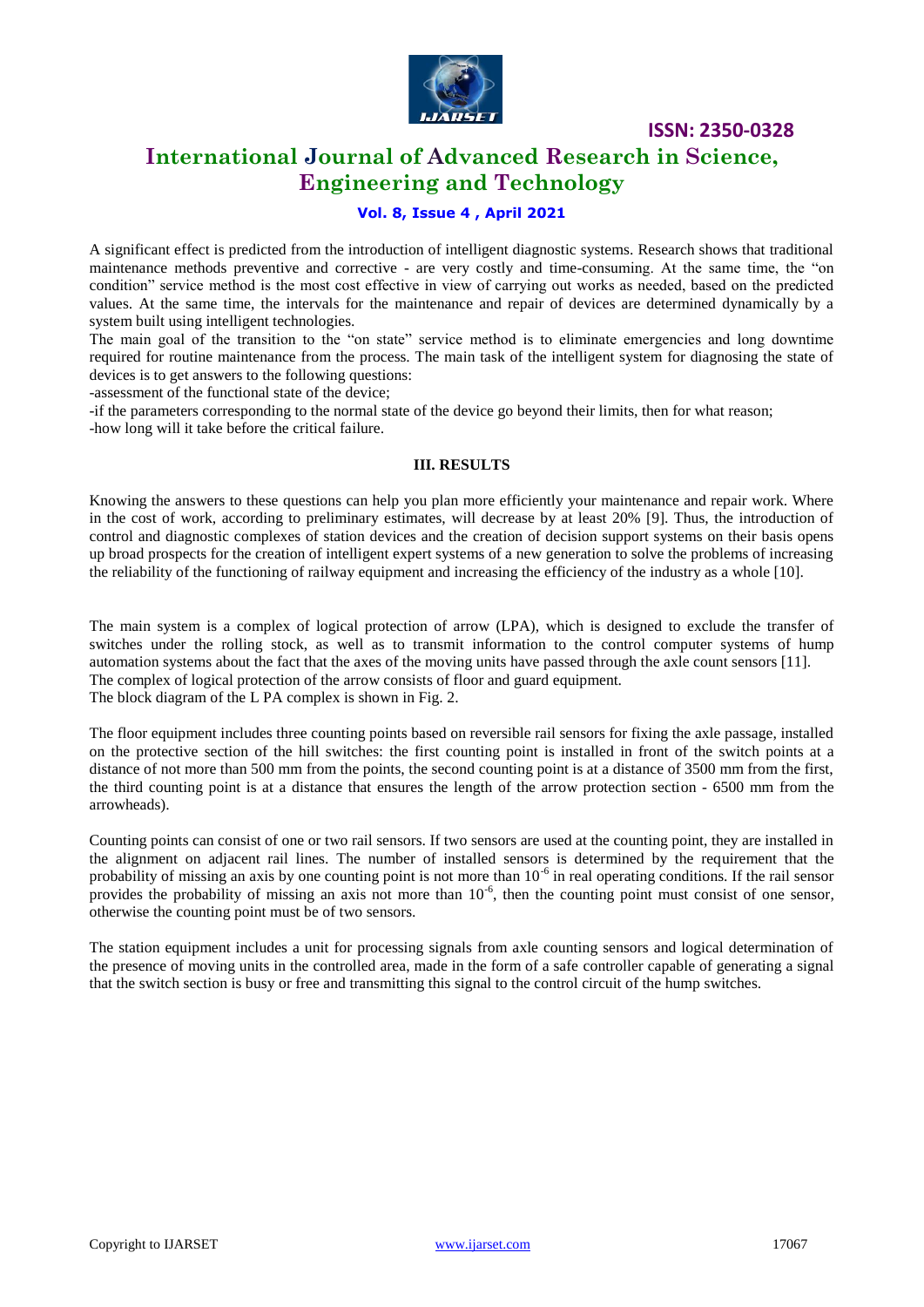

# **International Journal of Advanced Research in Science, Engineering and Technology**

### **Vol. 8, Issue 4 , April 2021**



Fig. 2. The structure of the logical protection of the axle.

The technical result of the work of the complex is the protection against the switch under the rolling stock.

#### **IV. DISCUSSION**

Description of the complex operation.

The L PA complex works as follows:

Copyright to IJARSET [www.ijarset.com](http://www.ijarset.com/) 17068 3 2 1 When the wheels of the rolling stock move over the axes' counting sensors of the counting points 1, 2, 3, signals are generated from their outputs to the corresponding inputs of the logic controller 4, where the direction and speed of the axes movement is determined based on the sequence of signals received, and the sensors are also diagnosed [12]. When the car is moving along the control section, the sequence of the axes passage is determined, and according to this sequence, the identification of the car that is currently on the section is made [15]. This makes it possible to determine the location of the axles and bogies of the car on the switch section at any time and to exclude the possibility of moving the switch until the car completely leaves the section [13]. When the free arrow is determined by the controller 4, a signal is generated by which the relay for monitoring the state of the arrow 5 is put under current, the contact of which is included in the control circuit of the arrow and, when closed, provides the possibility of its transfer. When the contact of the state control relay of arrow 5 is open, the arrow cannot be moved [14].

In addition, the complex generates a signal that the switch section is occupied, coming from the LPA controller to the control relay of sensors 6 for 2 seconds from the moment of fixing the axis passage over one of the sensor heads of counting points 1, 2, 3 (by analogy with the operation mode of magnetic pedals) [16]. In this case, the rear contact of the relay for monitoring the operation of sensors 6 is connected in series to the power circuit of the switch unit, and within 2 seconds from the moment the axle passage over the sensor is fixed, the possibility of moving the arrow is blocked [17].

The logic controller also transmits information about the fact of the passage of the axes of moving units by axle counting sensors and diagnostic information about the status of sensors through the interface bus to the RS-232 serial channel [18]. This information can be used by the control computer complexes of hump automation systems when solving problems of controlling the routes of movement and the speeds of rolling cuts on the humps [19].

The logic controller is designed as a secure redundant system with strong connections - type 5 in accordance with the recommendations of RTM 32 TSH 1115842.01-94. The block diagram of the controller is shown in Fig. 3.

The LPA controller consists of the following main parts:

-a circuit for interfacing signals from axle counting sensors;

-two micro controllers, in which the programs for determining the passage of the wheel by axle counting sensors and determining the logical occupancy or vacancy of the controlled zone of the switch section are executed;

-schemes for fixing the failure of micro controllers;

-programmable logic matrix (PLM) for input-output of discrete signals;

-circuits for amplification and galvanic isolation of discrete input-output signals.

Composition and operation of the LPA controller.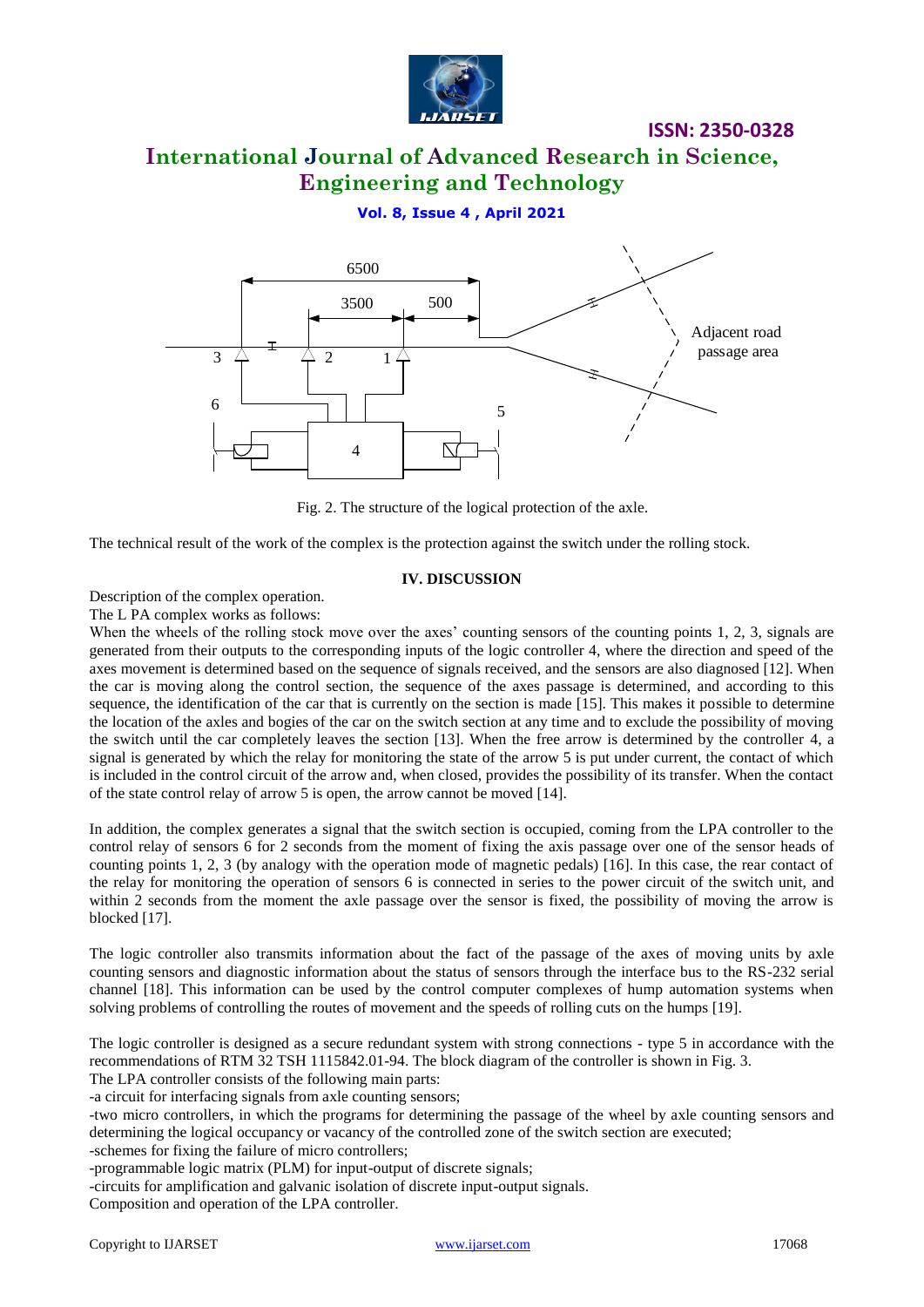

# **International Journal of Advanced Research in Science, Engineering and Technology**

**ISSN: 2350-0328**

### **Vol. 8, Issue 4 , April 2021**

The LPA controller operates as follows:

In two microcontrollers, the same programs for receiving signals from the axle counting sensors are executed, and the fact of the wheel passage is determined with the fixation of logical employment or the freeness of the controlled area of the switch section. During normal operation, microcontrollers form health signals from their outputs, which are checked by the microcontroller failure fixing circuit. In addition, the program for determining the logical occupancy or vacancy of the controlled area of the switch section generates a signal of the state of the switch section, which is fed to the PLM circuit [20].

If the health signals from both microcontrollers, the circuit for fixing the failure issues an enabling signal to the PLM circuit for input-output of discrete signals, which transmits control signals to the control relay of the freedom of the turnout section. In the absence of service signals from one or both microcontrollers, the failure latching circuit issues a prohibiting signal to the PLM circuit for the input-output of discrete signals, blocking the possibility of installing the freedom control relay under current, thereby setting the logical state of the arrow [21, 22].



Fig. 3. Structural diagram of the LPA controller.

Thus, the arrow free signal on the relay control will be generated when the following conditions are met:

1. Both micro controllers independently of each other have determined the logical freedom of the control area by the set of input signals from the axle counting sensors.

2. The circuit for fixing the failure of micro controllers determined their normal functioning and formed an enabling signal into the PLM circuit for input-output of discrete signals.

#### **V. CONCLUSIONS**

For the purposes of diagnostics, signals for monitoring the state of the switch section and the position of the arrow coming from the standard means of protection of the switch are entered into the L PA controller.